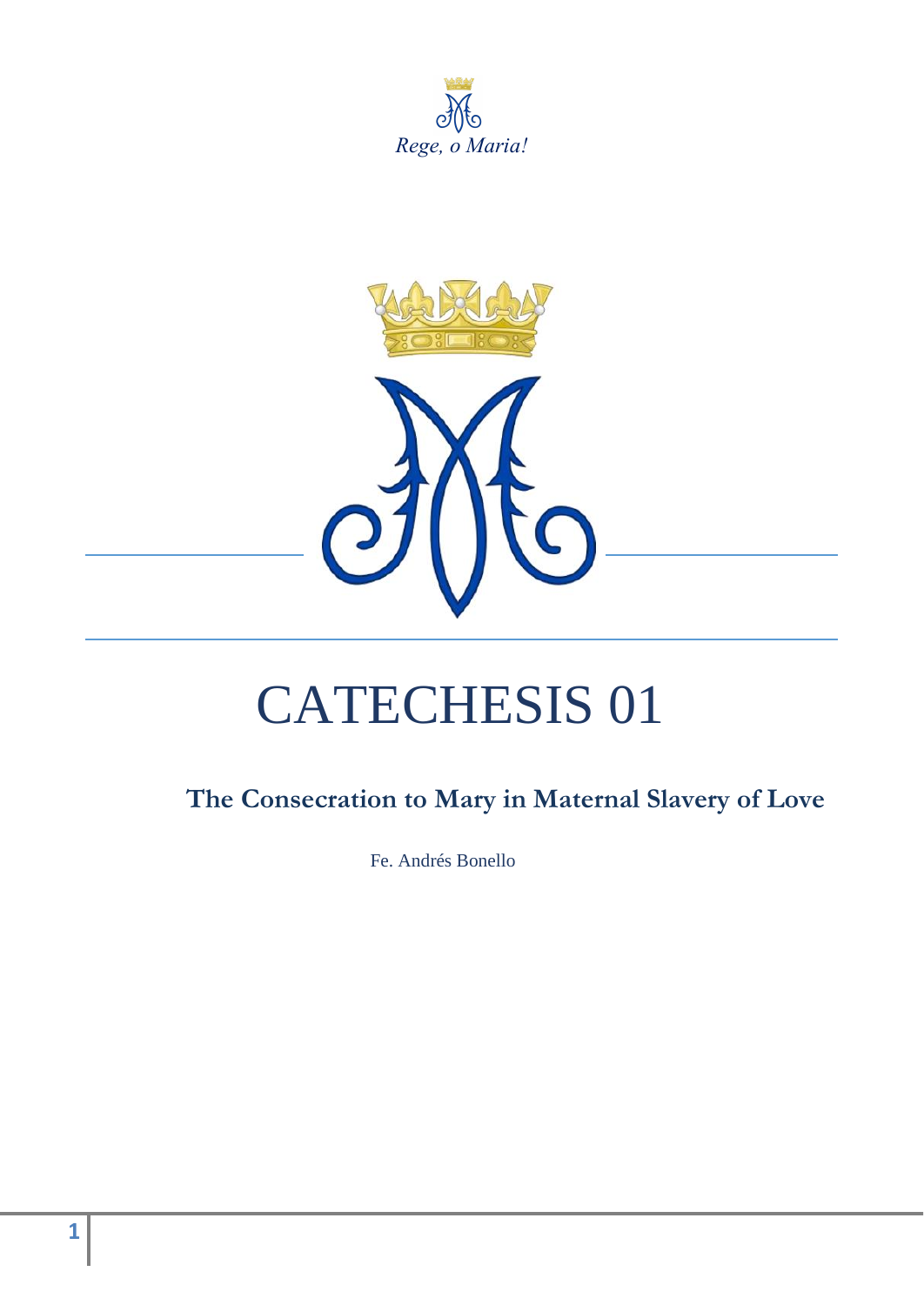

# **The Consecration to Mary in Maternal Slavery of Love**

I have to present the first catechesis of the monthly novena with which we will all prepare ourselves to renew our Marian consecration, according to the spirit and teaching of Saint Louis Marie Grignion de Montfort, at the end of July of next year.

This first catechesis will be an introduction to all the others. Here we will see three points:

- The relation between this devotion and the mystery of the Incarnate Word.
- The way in which this consecration must be lived in order to produce the gracious wonders that it promises.
- Conclusion: counsels in order to "marianize life."<sup>1</sup>

# **1. The consecration in maternal slavery of love and its relation with the mystery of the Incarnate Word**

We will begin with the image of the Holy House of Loreto, well known, not only through Tradition but also thanks to certain scientific studies, as the true house of the Virgin Mary. It was transported without alterations to its walls and *in fight* from Nazareth to the small city of Loreto by Angelic hands.<sup>2</sup>In this very house, the Archangel Gabriel declared unto Mary, and through Our Lady's humble acceptance, in these walls *the Word was made Flesh and dwelt amongst us.*

The Holy House of Loreto, considered by Saint John Paul II, as "principle Marian sanctuary of Christianity,"<sup>3</sup>has been the place where "innumerable souls of simple faithful and Saints … have had their own 'annunciation,' in the sense of the revelation of God's project about their lives. Here they, following Mary's example, have definitively pronounced before God their *fiat* and their 'here I am, Lord.'"<sup>4</sup>

Among the great imitators of the Virgin's *fiat*, that which stands out is what the great Saint Louis Marie Grignion de Montfort pronounced in the very House of Loreto. It was precisely there that he received the inspiration to write his *Treatise on the True Devotion* from the Holy Spirit.

The first thing to remember, therefore, is that the consecration in maternal slavery of love, is, for Saint Louis Marie, essentially linked to the Holy House of Loreto, or better said, the very mystery of the Incarnate Word. The saint's words in the *True Devotion* express this with unparalleled force:**"the principal** 

<sup>1</sup>As we'reecouraged in *Constitutions,* n. 85.

<sup>2</sup>Cfr. the numerous and undisputable arguments wielded by Prof. GIORGIO NICOLINI, *The Veracity of the Miraculous Translation of the Holy House of Nazareth to Loreto,* Ancona 2004.

<sup>3</sup>SAINT JOHN PAUL II, *Letter to Monsignor Pasquale Macchi on the 7th centenary of the Shrine of Loreto*, August 15, 1993, n. 1 4 *Ibidem*. n. 5. (Free translation from the original Italian)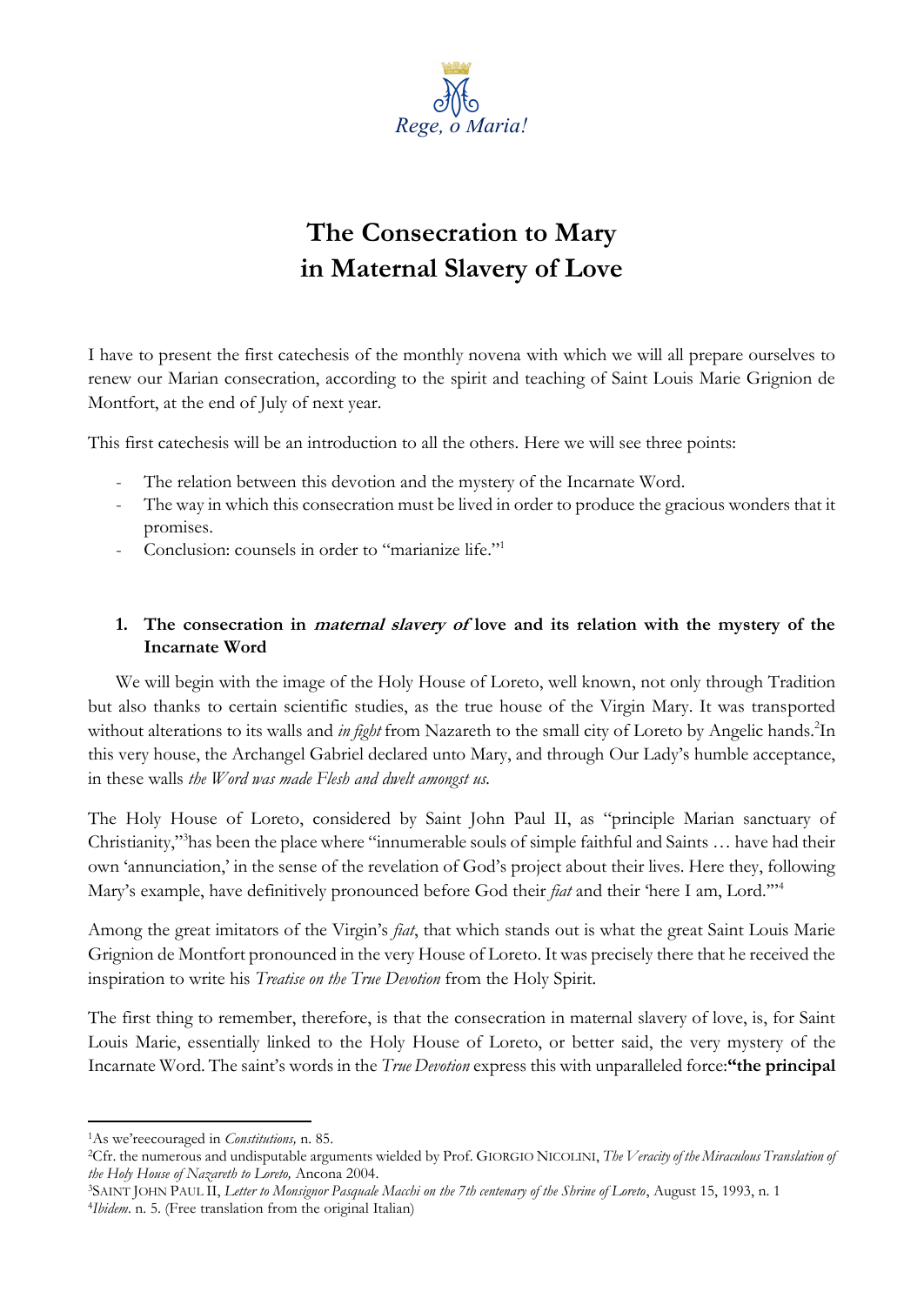

**mystery celebrated and honoured in this devotion is the mystery of the Incarnation,"**<sup>5</sup>making explicit what some anterior paragraphs asserted saying that whomever makes this consecration **"should hold in high esteem devotion to Jesus, the Word of God, inthe great mystery of the Incarnation, March 25th, which is the mystery proper to this devotion."**<sup>6</sup>

For members of the Religious Family, it is necessary to pay close attention to the intimate relationship existingbetween the Montfortian Marian consecration and our charism and ideal of "making each person 'like a new Incarnation of the Word,'7thus fulfilling our essential call to be *missionaries and Marian*."<sup>8</sup> Whoever can understand this relationship can confirm that it would be enough for us to be maximally faithful (to our fourth vow, for us religious), in order to be faithful to the charism which, like a true gift, has been entrusted to us.

Our spirituality must "be profoundly marked by all aspects of the mystery of the Incarnation…"<sup>9</sup> which, among other things, implies a "total abandonment in God's will to the example of the Virgin Mary."<sup>10</sup>Hence, our Constitutions conclude that "intimately united to *the mystery of our religion, [that] He was manifested in the flesh* (1 Tm 3:16), and therefore also united to our love, are the "three white things of the Church": the Eucharist, [the Pope... and] the Blessed Virgin Mary, who gave her yes so that from her flesh and blood the Word was made flesh.<sup>11</sup>

Saint Louis de Montfort upholds the same in his presentation on the True Devotion to Mary. Saint Louis Marie explicitly expresses that this devotion is so "that we might **honor and imitate the wondrous dependence which God the Son chose to have on Mary**, for the glory of the Father and for the redemption of man. **This dependence is revealed especially inthis mystery [of the Incarnation]**, where Jesus becomes a captive and slave in the womb of his Blessed Mother, depending on her for everything."<sup>12</sup>The fact that the members of the Incarnate Word Religious Family profess a fourth vow results from the intimate union between the Montfortian devotion and the mystery of the Incarnation. This forms an essential part of our *spirit*:

We want to manifest our love and gratitude to the Blessed Virgin by making a forth vow of slavery to Mary according to the spirituality of Saint Louis-Marie Grignion de Montfort. This will secure her indispensable help in perpetuating the Incarnation in all things. We do not want our Religious Family to be guided by any spirit other than the Holy Spirit. If our Religious Family is led by another spirit at any time or in any place, we beg our Lord to eliminate it from the fact of the Church.<sup>13</sup>

We will close this first point by recalling another saint's testimony, who admirably confirmsthe relation between the Montfortian consecration and the mystery of the Incarnation.

<sup>6</sup>*Treatise on the True Devotion*, n. 243.

<sup>5</sup>SAINT LOUIS MARIEGRIGNION DE MONTFORT, n. 246.

<sup>7</sup>BLESSED ELIZABETH OF THE TRINITY,*Elevations,* Elevation n. 33.

<sup>8</sup>*Constitutions,* n. 31.

<sup>9</sup>*Constitutions,* n. 8.

<sup>10</sup>*Constitutions,* n. 9.

<sup>&</sup>lt;sup>11</sup>Cfr. *Constitutions*, n. 12. The citation on "the love for the three white things" is more detailed and here it is not textually transmitted. We transcribed it highlighting the love for the Virgin, for we are speaking about her.

<sup>12</sup>*Treatise on the True Devotion,* n. 243.

<sup>13</sup>*Constitutions,* n. 17.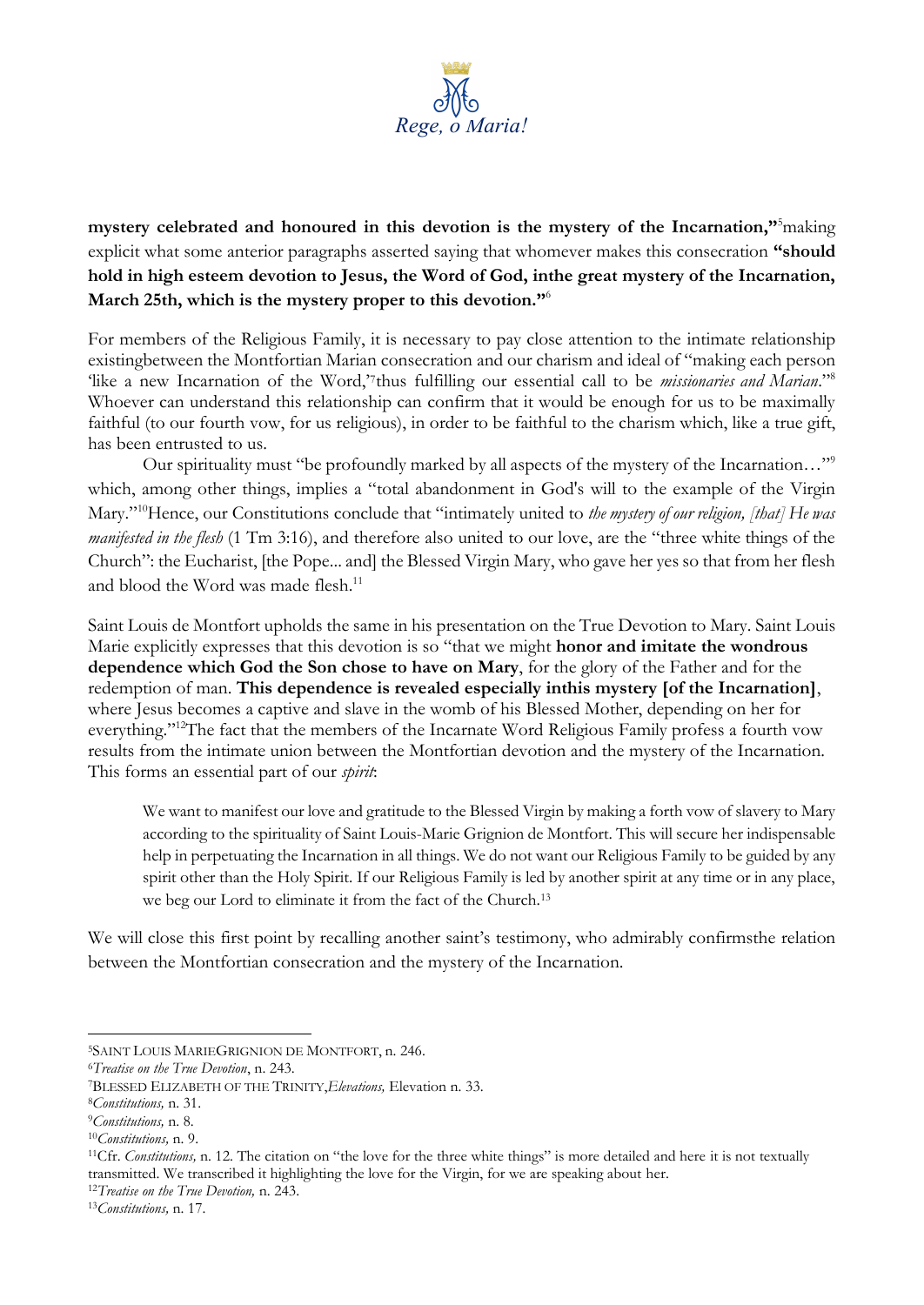

In Saint John Paul II's personal testimony, he notes that "At one point I had feared that if my devotion to Mary became too great, it might end up compromising the supremacy of the worship owed to Christ.At that time, I was greatly helped by a book by Saint Louis MarieGrignion de Montfort entitled 'Treatise on the True Devotion to the Blessed Virgin'. There I found the answers to my questions. Yes, Mary does bring us closer to Christ; she does lead us to him, provided that we live her mystery in Christ."<sup>14</sup>The Great Pope confessed that this doctrine meant something "essential" to him. His entire interior life was marked by a "change," a "new perspective." «Ever since then, the Marian devotion, which was molded in me, endures. It is an integral part of my inner life and my spiritual theology..."

It was not just a spiritual help for the Pope, but something of essential importance: "the treatise of Saint Louis Marie Grignion de Montfort can wear one out a little by its somewhat emphatic and baroque style, but the essence of the theological truth which it contains is incontestable. The author is a notable theologian." In order to demonstrate what de Montfort affirms, John Paul II adds "his Mariological thought is based in the Trinitarian Mystery and the truth of the Incarnation of the Word of God." In order to specify the fundamentall role of the Incarnation he describes the proper fruits of this devotion:

I then understood why the Church prays the Angelus three times a day. I understood the crucial point is the words of this prayer: "The Angel of the Lord declared unto Mary. And she conceived by the Holy Spirit… Behold, the handmaid of the Lord. Be it done unto me according to Thy Word… And the Word was made flesh and dwelt among us…" These are very decisive words! They express the central nucleus of the greatest event in all human history.<sup>15</sup>

Following the Pope's example, we too must profoundly live this consecration, for it will bring us to a contemplation and identification with the Incarnation of the Word, as our very vocation demands.

## **2. The way in which this consecration must be lived in order to produce the gracious wonders that it promises.**

All this is a great encouragement for us to appreciate and give thanks for this Marian consecration. Considering the intimate relationship, or better, *identification* with the mystery of the Incarnation should lead us to give real effort in living it with the greatest possible intensity.

After having said this, we are proposed with a consideration which perhaps we wouldn't have paid much attention to if it wasn't for Saint Louis Marie's repeated warning that: **The maternal slavery of love to the Blessed Virgin Mary can be lived in different forms.**

Having experienced the gracious wonders produced by maternal slavery of love, Saint Louis de Montfort repeatedly laments that "as this devotion essentially consists in a state of soul, it will not be understood in the same way by everyone..."<sup>16</sup>

<sup>14</sup>This follows the testimony given in SAINT JOHN PAUL II, *Gift and Mystery,* chapter III.

<sup>15</sup>Ibidem.

<sup>16</sup>*Treatise on the True Devotion,* n.119.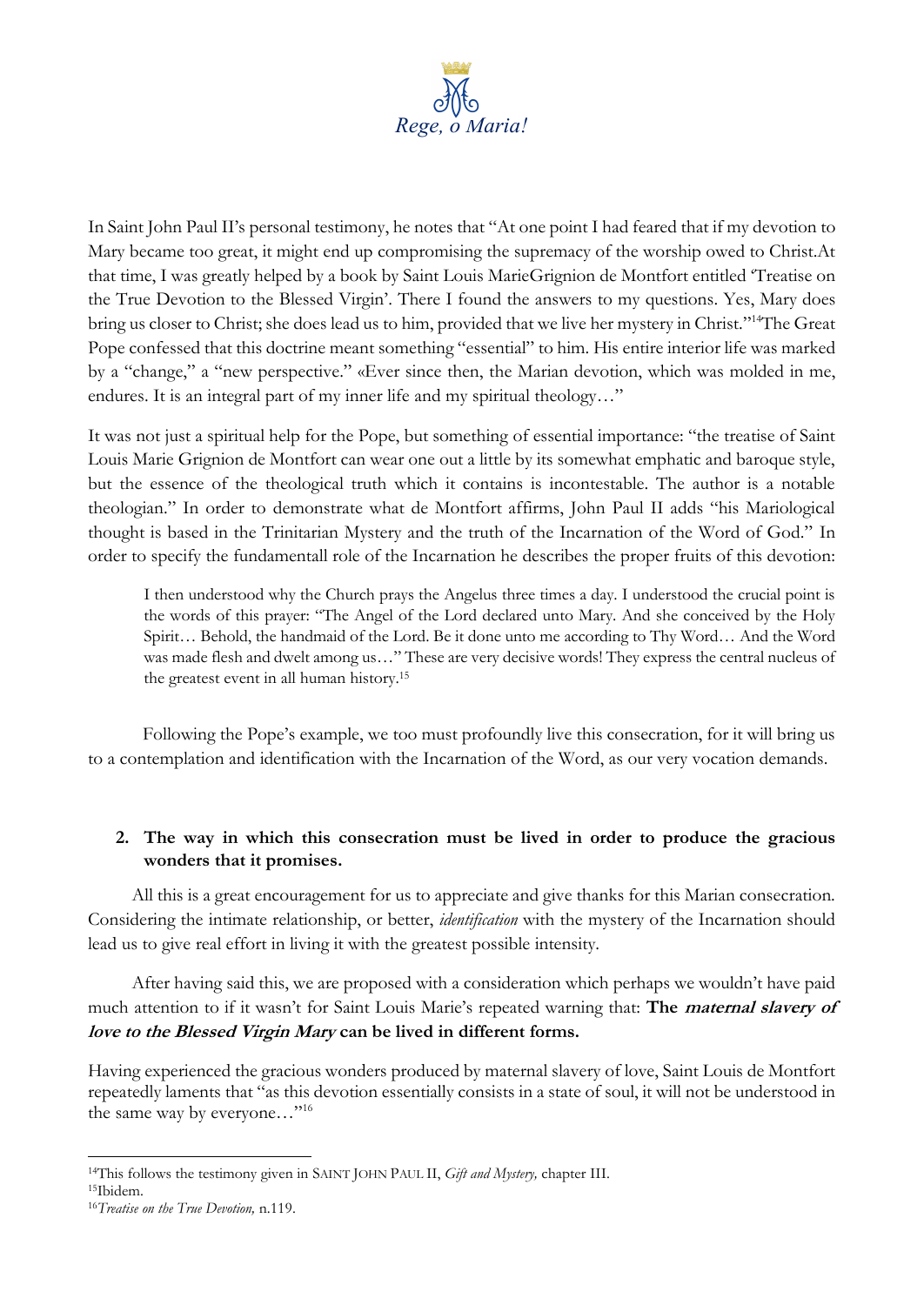

His experience brings him to a sad response: "I have met many people who with admirable zeal have set about practicing exteriorly this holy slavery of Jesus and Mary, but I have met only a few who have caughtits interior spirit, and fewer still who have persevered in it."<sup>17</sup>

It's really sad that there are "many" who, having consecrated themselves, will live it poorly… For such tepidity or mediocrity impedes the goods of grace which it promises.

The saint frequently speaks of this devotion like a *Secret*. Whoever is worthy to have it revealed to them, can easily and quickly, reach sanctity… but the majority don't know it: He says:

"Just as in nature there are secrets enabling us to do certain natural things quickly, easily and at little cost, so in the spiritual life there are secrets which enable us to perform works rapidly, smoothly and with facility. Such works are, for example, emptying ourselves of selflove, filling ourselves with God, and attaining perfection.**The devotion that I propose to explain is one of these secrets of grace**, for it is unknown to mostChristians. Only a few devout people know of it and it is practised and appreciated by fewer still. To beginthe explanation of this devotion here is a fourth truth which is a consequence of the third." 18

The majority of people don't know this secret. Or, although they know of it, they neither practice it, nor love it as they should!

Therefore, it will be common for many consecrated persons superficially live this devotion. For this reason, Saint Louis Marie warns those of us who are already consecrated slaves of the Queen of Heaven: "**It is not enough to give ourselves just once as a slave to Jesus through Mary**; nor is it enough torenew that consecration once a month or once a week… I have met many people who with admirable zeal have setabout practicing exteriorly this holy slavery of Jesus and Mary, but I have met **only a few** who have caughtits interior spirit, and **fewer still** who have persevered in it."<sup>19</sup>

Possible ways to live this consecration are:

- 1. *The exterior way*. It is the superificial and vain way to live it. The "greater number," notes the Saint, live it in this way.
- 2. *The interior way* iswhere we find different grades according to the depth with which this consecration can be lived.
- 3. *The interior and perseverant way.*It is the specific characteristic of those who truly and deeply live the devotion, permitting it to produce great fruits of sanctity for which this devotion is known.

With similar words in another passage, the Saint describes it thus:

"Some - **the great majority** - will stop short at the **threshold** and go no further. Others - not many -will take but **one** step into its interior. **Who will take a second step? Who will take a third?Finally who will remain in it permanently?** Only the one to whom the Spirit of Jesus reveals the secret. The Holy Spirithimself will lead this faithful soul from strength to strength, from grace to grace, from light to light,

<sup>17</sup>SAINT LOUIS MARIE GRIGNION DE MONTFORT, *The Secret of Mary*, n. 44.

<sup>18</sup>*Treatise on the True Devotion,* n. 82.

<sup>19</sup>*El Secreto de Maria*,, 44.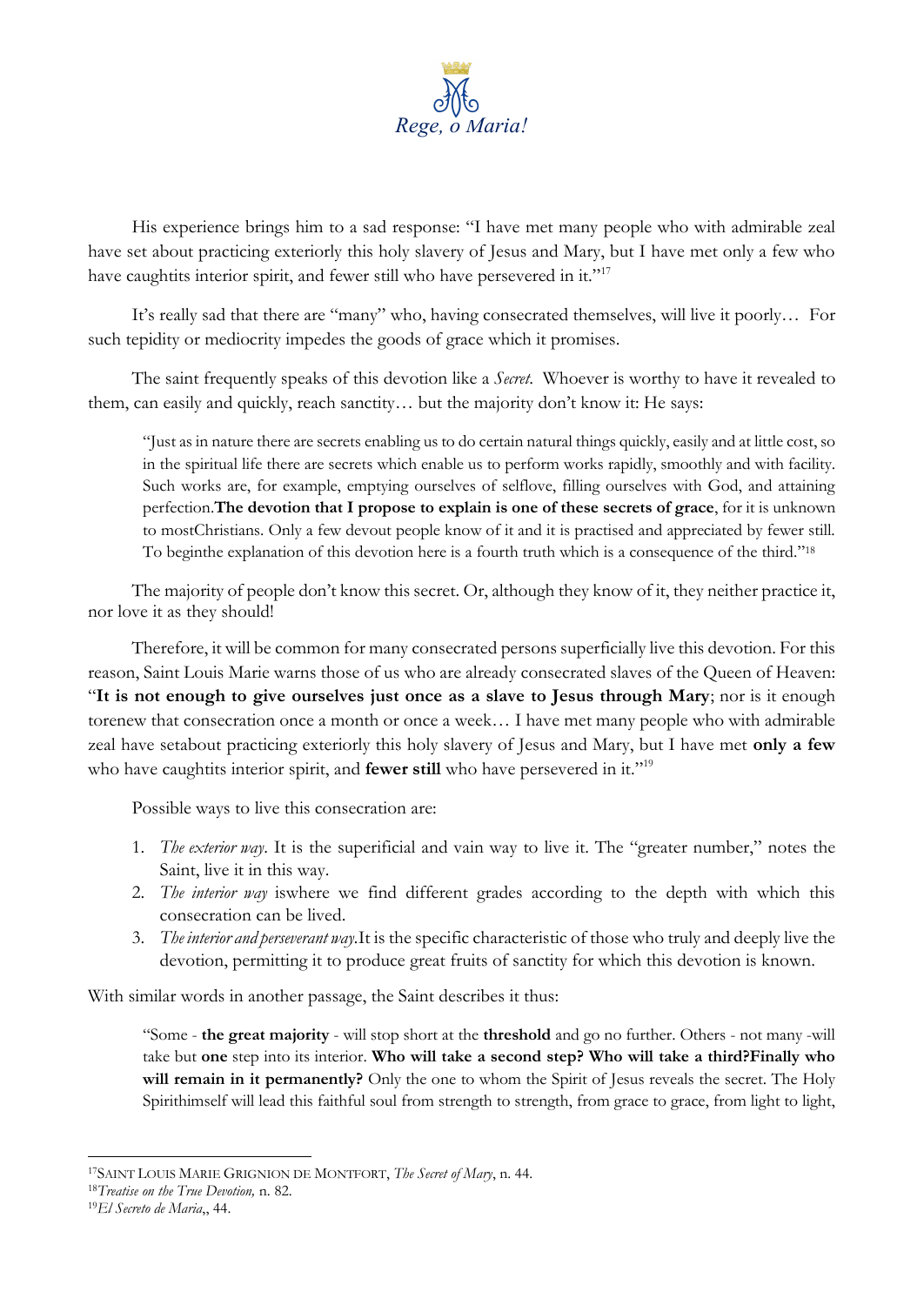

until atlength he attains transformation into Jesus in the fullness of his age on earth and of his glory in heaven.<sup>20"</sup>

The true devotion produces gracious wonders, but only when it's lived in the greatest grade of interiority possible. It hurts the Saint that "the great majority" live it superficially… and "very few" live it in an interior and persevering way.

**But not everyone lives it poorly.** Saint Louis Marie in his time declared: "I would hope to find faithful souls"<sup>21</sup> who would be faithful to this practice. This *Secret of Mary* is so valuable that if there were only one who could understand it, the Saint would consider all his efforts and the persecutions that follow him because of it to be worth it:

"But my labor will be well rewarded if this little book falls into the hands of a noble soul, a child ofGod and of Mary, born not of blood nor the will of the flesh nor of the will of man. My time will be wellspent if, by the grace of the Holy Spirit, after having read this book he is convinced of the supreme value ofthe solid devotion to Mary I am about to describe. If I thought that my guilty blood could help the reader toaccept in his heart the truths that I set down in honor of my dear Mother and Queen, I, her most unworthychild and slave, would use it instead of ink to write these words." 22

This devotion will produce many holy effects which the devil will do everything in his power to detain, as de Montfort writes in the Treatise:

"I clearly foresee that raging beasts will come in fury to tear to pieces with their diabolical teeth thislittle book and the one the Holy Spirit made use of to write it, or they will cause it at least to lie hidden inthe darkness and silence of a chest and so prevent it from seeing the light of day. They will even attack andpersecute those who read it and put into practice what it contains. But no matter! So much the better! It evengives me encouragement to hope for great success at the prospect of a mighty legion of brave and valiantsoldiers of Jesus and Mary, both men and women, who will fight the devil, the world, and corrupt nature inthe perilous times that are sure to come." 23

It all happened just as the Saint foresaw: The manuscript stayed hidden from the beginning of the French Revolution (1879) until 1842 when Fr. Rautureau found it among the books of the General House of the Company of Mary.

#### OUR PROPOSAL:

Given the intimate relation between the maternal slavery of love and the mystery of the Incarnation, and attentive to the Saint's warning of the ease of superficial way...

<sup>20</sup>*Tratado de la Verdadera Devoción,*n. 119.

<sup>21</sup>*Tratado de la Verdadera Devoción,* n.112

<sup>22</sup>*Tratado de la Verdadera Devoción,* n.112

<sup>23</sup>*Tratado de la Verdadera Devoción,* n. 114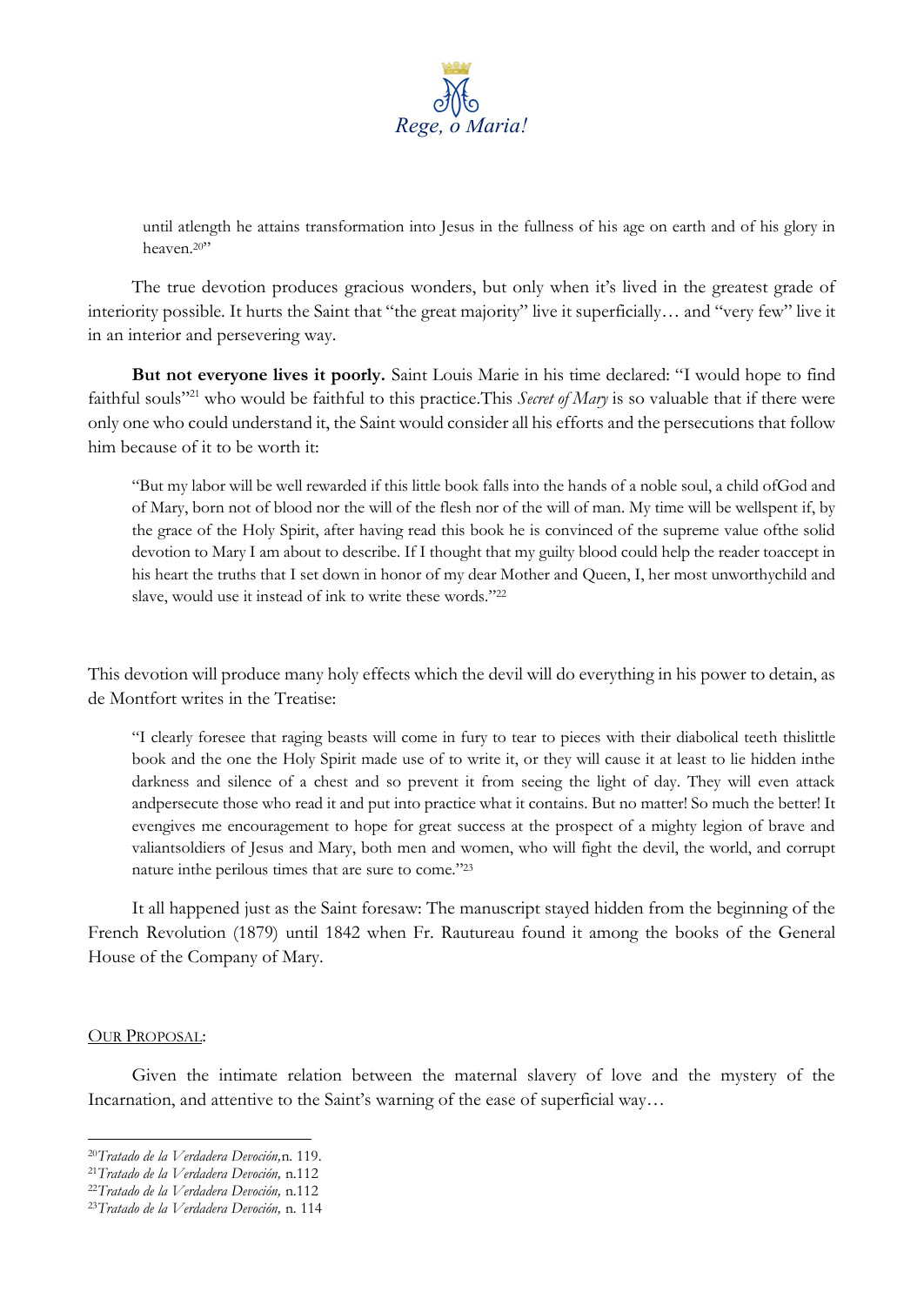

**The religious and laity of the Religious Family of the Incarnate Word being "essentially Marian,"<sup>24</sup> profess our fervent desire and great determination of wanting to be counted among those who perseveringly live in the highest grade of interior life with Mary in order to reach Jesus through Her.**

We decidedly want to distance ourselves from the "greater majority" of those who superficially and exteriorly live this devotion, so that, although it may be "difficult to enter into its spirit,"<sup>25</sup> we don't doubt that though our docile and generous cooperation with God's grace, the Holy Spirit will place in us an "an interior [total and absolute] dependence on Mary, and effectively becomingher slave and the slave of Jesus through her."<sup>26</sup>

We want through this *to fully commit* to interiorly live this devotion, marking ourselves as true *sons, servants, and slaves of Mary*, which can only be done with great dedication: "If the Holy Spirit has planted in your soul the true Tree of Life, which is the devotion that I havejust explained, you should see carefully to its cultivation, so that it will yield its fruit in due season."<sup>27</sup>Later he adds: "The person in whose soul this tree has taken root must, **like a good gardener, watch over it and protect it**. For this tree, having life and capable of producing the fruit of life, should be raised and tended with enduring care and attention of soul. **A soul that desires to be holy will make this its chief aim and occupation**."<sup>28</sup>

For this reason, we want to renew our consecration in the most profound way possible, so that we can seriously live it. Wewantto do this in twoways:

1. **We will offer a devout pilgrimmage with all the members of the Religious Family who are able to join** (if not physically, then spiritually) to the places related to Saint Louis de Montfort to ask him the grace to live our consecration with the greatest possible interiority. In this way we will follow the Saint's example, who at the end of his days sent thirty three penitents on pilgrimage to the sanctuary of Saumur. So we, too, will add to our pilgrimage the intentions which the Saint indicated to his pilgrims to Saumur:1) to ask God for good missionaries; 2) to ask for the Gift of Wisdom in order to know, savor, and practice the virtue of Wisdom, and allow others to do so.

Lastly, we want to make this pilgrimage as a Religious Familiy upheld by Saint Louis Marie's supplication to the Lord: **"Remember your Congregation!"** We will finish the pilgrimage with the bestowing of a scapular which all members of the Religious Family can wear as a sign of their consecration.

2. **Acting as true slaves who work to extend the power of her Queenship over the hearts of her children:** In preparation to this pilgrimage, we will work during this year to spread in every possible way the kingdom of Jesus through the reign of Mary<sup>29</sup> trying to reach the whole world.

- <sup>25</sup>*El Secreto de Maria*, n. 44.
- <sup>26</sup>*Idem.*

<sup>24</sup>*Constituciones IVE,* n. 31.

<sup>27</sup>*El Secreto de Maria*, n. 70.

<sup>28</sup>*El Secreto de Maria*, n. 72.

<sup>29</sup> Cfr. *Tratado de la Verdadera Devoción*, n. 12.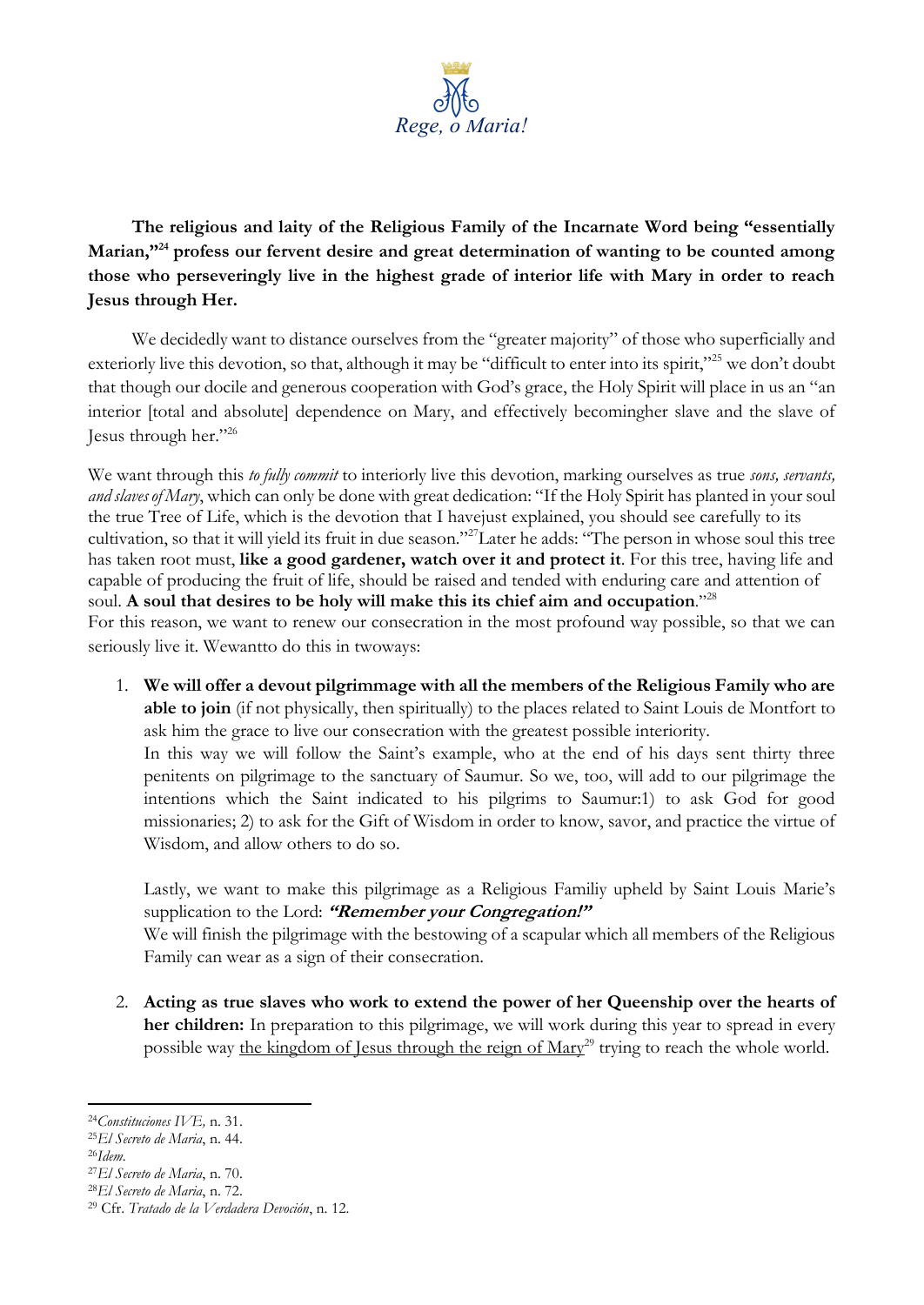

Now we can pass to the last point of this catechesis:

# **3. Two pieces of advice so that the renewal of our consecration to Mary may bear abundant fruit.**

By way of conclusion, I dare to offer two practical pieces of advice, "for external practices help the interior ones in which this devotion truly consists." According to what I can perceive from the very doctrine of St. Louis Marie Grignion de Monftort, these advices would necessarily make us progress in our Marian consecration, and constitute to a great extent the best preparation for the renewal we will make in July.

### *First piece of advice: Docility to the Holy Spirit*

Saint Louis de Montfort himself says that all fruits of the slave of Jesus in Mary will depend on such docility. The saint wants to transmit a mystery, a Secret... something that was revealed to him by the Holy Spirit and that can only be understood by the humble who will not resist His inspirations:

«Were I speaking to the so-called intellectuals of today, I would prove at great length by quotingLatin texts taken from Scripture and the Fathers of the Church all that I am now stating so simply… **But I am speaking mainly for the poor and simple** who have more good will and faith than thecommon run of scholars. As **they believe more simply** and more meritoriously."<sup>30</sup>

Therefore, God wants, "God wishes therefore to *reveal* Mary, his masterpiece, and make her more known in these latter times."<sup>31</sup>We will only reach total disponibility to Jesus through Mary. "Only the one to whom the Spirit of Jesus *reveals the secret*. The Holy Spirit himself will lead this faithful soul from strength to strength, from grace to grace, from light to light, until at length he attains transformation into Jesus in the fullness of his age on earth and of his glory in heaven.<sup>32</sup>

The excellence and perfection of the Mother of God are a secret; only God knows perfectly what He did in Mary, and by exceeding our capacity, only He can reveal such knowledge to us. For the same reason, only the inspiration of the Holy Spirit in us can lead us to the Marian life that such a Secret proposes.

This devotion is a powerful means of holiness inspired by God, a Secret of holiness, a "secret of grace"<sup>33</sup>... That is why Saint Louis de Montfort vehemently exhorts: "**Here is a secret which I amrevealing to you,** a secret unknown to most Christians, even the most devout."34

<sup>30</sup>*Tratado de la Verdadera Devoción,* n. 26.

<sup>31</sup>*Tratado de la Verdadera Devoción,* n. 50.

<sup>32</sup>*Tratado de la Verdadera Devoción,* n.119.

<sup>33</sup>*Tratado de la Verdadera Devoción,* n. 120.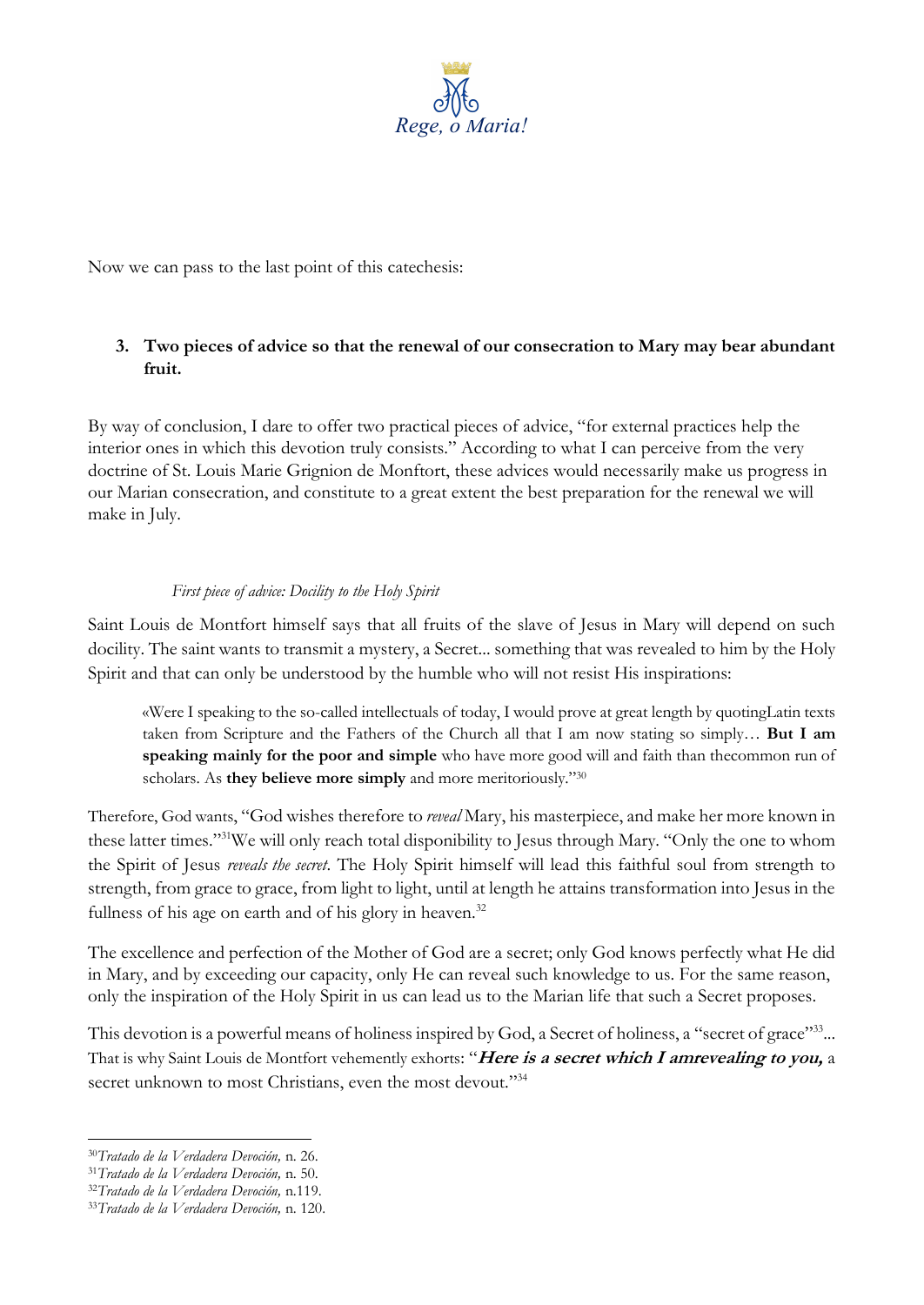

Let us therefore consider as the best possible preparation for truly "marianizing life," a **profound docility, a familiarity, a friendship with the Holy Spirit**, since it depends from His inspirations that we are convinced of the greatness of this devotion

"Here is a secret, chosen soul, which the most High God taught me and which I have not found inany book, ancient or modern. Inspired by the Holy Spirit, I am confiding it to you."<sup>35</sup>

((Practical advice...))

This simple but great advice of Cardinal Désiré Mercier may be useful as a practical means.

"I will reveal to you a secret to be holy and joyful. If every day, for five minutes, you know how to silence your imagination, you close your eyes to sensible things, and your ears to all the noises of the earth, to enter into yourselves, and there, in the sanctuary of your baptized soul, which is the temple of the Holy Spirit, you speak to this Divine Spirit, saying:

*O Holy Spirit, soul of my soul, I adore thee! Illuminate me, guide me, strengthen me, console me; tell me what I must do, give me your orders; I promise you to submit myself to everything you want from me and accept everything you allow to happen to me: just make me know your will".*

If you do this, your life will be happy, serene and full of consolation, even in the midst of sorrows, because Grace will be in proportion to the trial, giving us the strength to bear it, and thus you will arrive at the door of Paradise loaded with merits. This submission to the Holy Spirit is the secret of holiness."

#### *Second piece of advice: to examine one's conscience concerning the way one lives the consecration*

No matter how repetitive it may be, we believe it is convenient to bring back that indication that the saint gives us so that our Marian consecration will not be fruitless:

"If the Holy Spirit has planted in your soul the true Tree of Life, which is the devotion that I have just explained, you should see carefully to its cultivation, so that it will yield its fruit in due season."36

From which he concludes:

"The person in whose soul this tree has taken root must, **like a good gardener, watch over it and protect it**. For this tree, having life and capable of producing the fruit of life, should be raised and

<sup>34</sup>*Tratado de la Verdadera Devoción,* n. 177.

<sup>35</sup> *El Secreto de Maria*, n. 1.

<sup>36</sup>*El Secreto de Maria*, n. 70.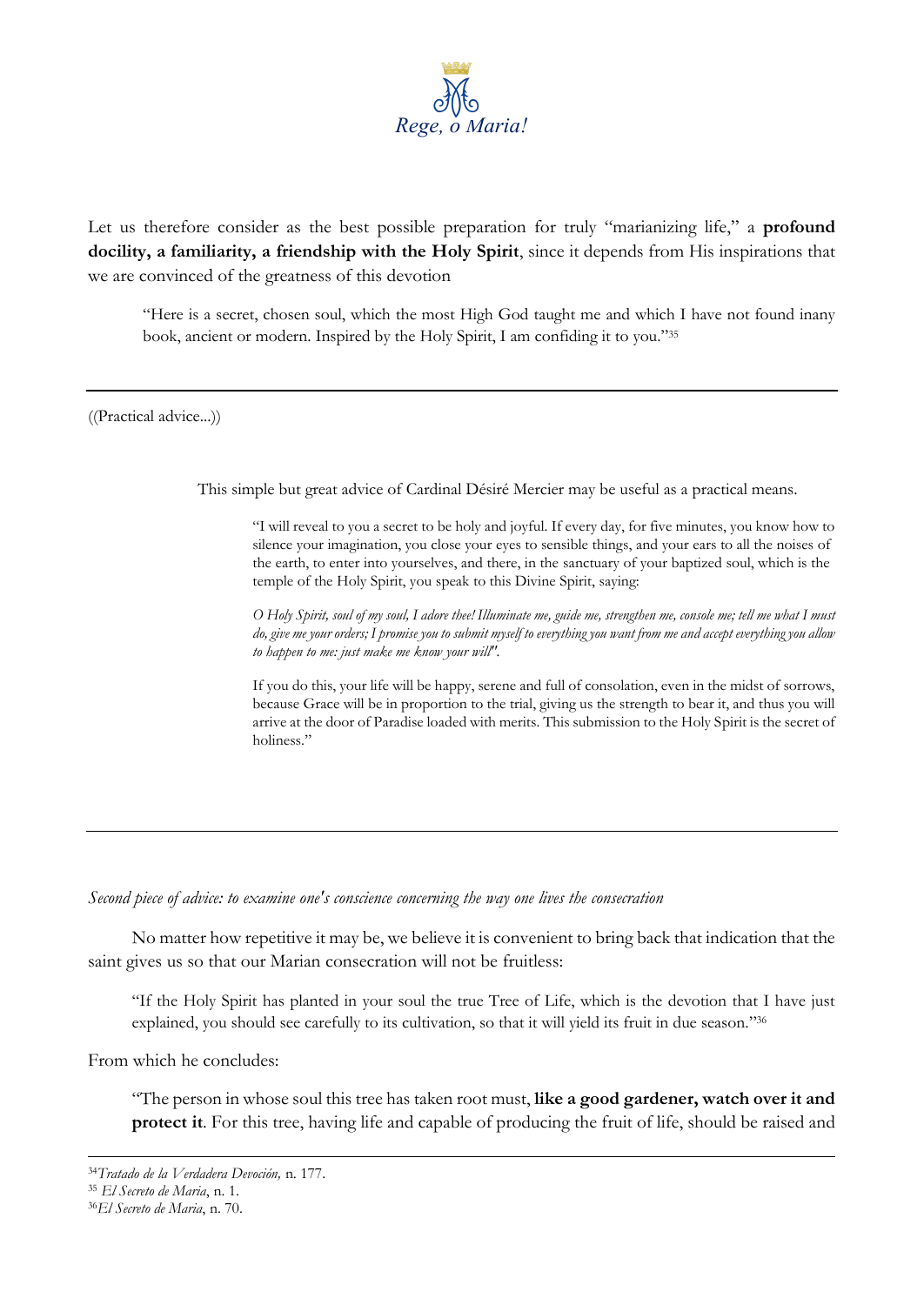

tended with enduring care and attention of soul. **A soul that desires to be holy will make this its chief aim and occupation**."<sup>37</sup>

This was also a conviction of St. John Paul II, in the testimony quoted above. For him, the *Treatise*  is "one of those books that it is not enough to have "read it"... I remember that I took it with me for a long time... *I read and continually re-read* certain passages..."<sup>38</sup>

The method of the particular examination of conscience proposed by Saint Ignatius can be the analogous application of our way of living the maternal slavery of love. This method "focus[es] the attention and energies of the person on a precise point, which increases the capacity of the will to carry out the acts that will culminate in achieving the proposed objective."<sup>39</sup>If we focus like this on our consecration, de Montfort's indication could remain well satisfied.

It is often necessary to have before our eyes the Marian consecration that we have professed. The booklet of the "Secret of Mary" began by saying that the condition for the consecration to produce fruits of holiness consists in"us[ing] this secret to become holy and worthy of heaven, for the more you make use of itthe more benefit you will derive from it.Under no circumstances must you let this secret make you idle and inactive."<sup>40</sup>

For this reason, although each one can concretize this desire of the saint in a free way, we offer in case it could be useful the addition of the "Examination of Conscience of the Slave's Love of Jesus in Mary" of Father J. M. Hupperts, S.M.M., which can be of great help.

So that this does not just remain in the realm of good intentions, we concretely propose "the Examination of Conscience of the Slave's Love of Jesus in Mary" of Father Hupperts, SM. We are trying to spread this work, though it can be easily found in its entirety in the Internet. We have transcribed some parts only to make it better known.

*Here we give an examination of conscience on the practice of perfect devotion to the Blessed Virgin, taught by St. Louis Marie Grignion de Montfort.* 

*It should be done in its entirety once a year, in the holy exercises, as well as in the annual renewal of the Consecration, according to Montfort's desire, and also in the monthly retreats.* 

*It also can and must be done partially every day, taking from it the parts that correspond to the special practice of holy slavery in which one exercises oneself in a more particular way.* 

*It could also be sectioned to the parts that we givefor a general examination of conscience or for each day of the week. As a means of facilitating this practice, we have put the initials of these daysin the margin.* 

*Outside of the daily moments especially designated for this examination, it is strongly recommended to the fervent slave of Mary that* **he often, for example every hour, enter into himself and ask himself:** *"Have I been in this hour a true slave of Jesus and Mary? Divine Mother, have I satisfied you in this hour that I have just lived?"*

<sup>37</sup>*El Secreto de Maria*, 72.

<sup>38</sup> JUAN PABLO II, *Don y misterio,* III capítulo.

<sup>39</sup>P. MIGUEL ANGEL FUENTES, *El examen particular de conciencia,* colección Virtus n. 1.

<sup>40</sup>*El Secreto de María*, n. 2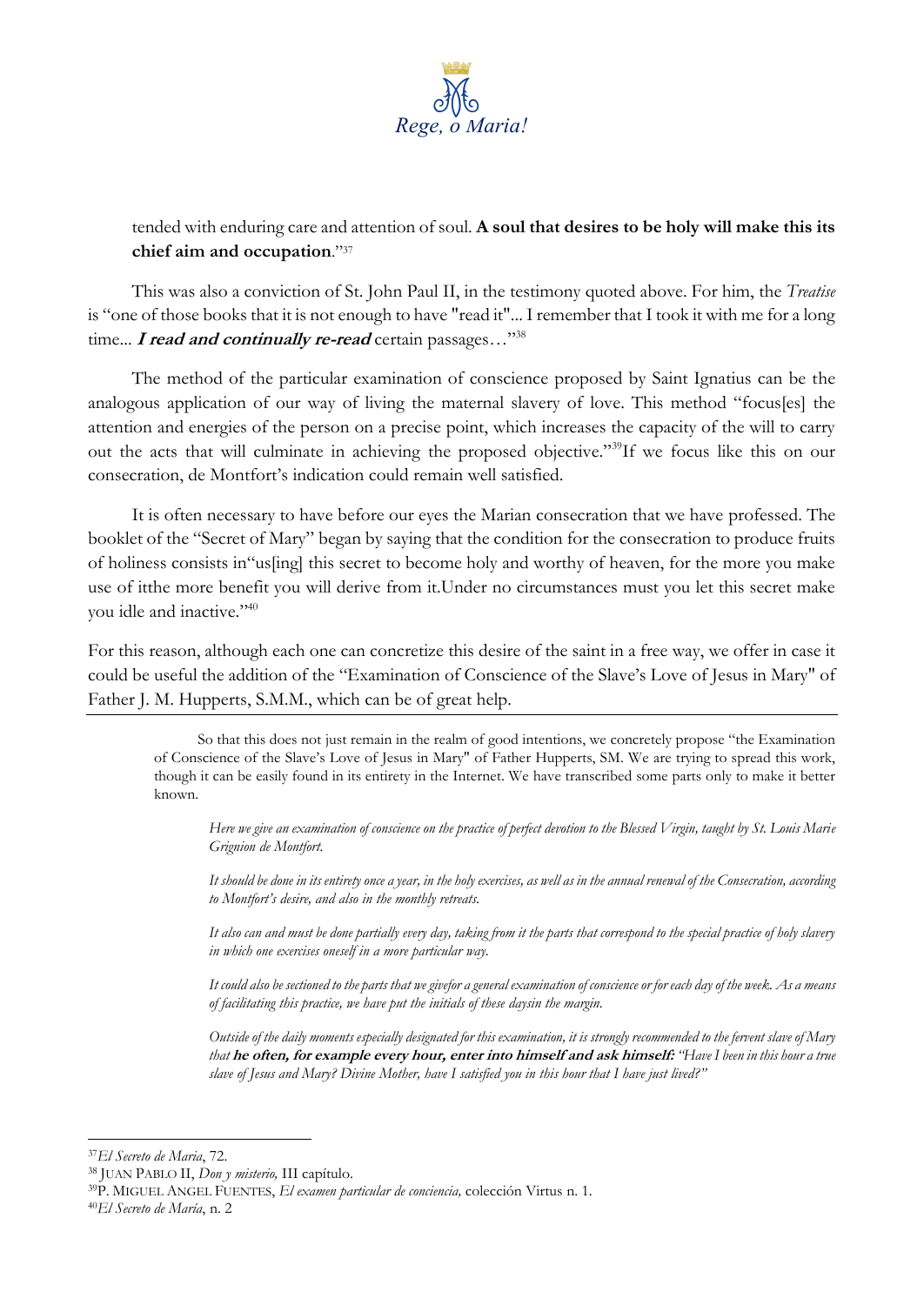

In this way, Father Hupperts begins the examination of conscience, as if it were Mary herself asking the questions according to the promises made on the day of consecration.

"Dear son and slave of the Blessed Virgin, it is your very Mother and Teacher who appears before you. She is the one who comes to ask you for an account of how you have practiced her perfect Devotion. Clearly place yourself in her presence... Answer sincerely her motherly questions: you wouldn't dare to hide anything from her.

Begin by humbly asking her for her grace, to enlighten you to see clearly in the things of your soul.... Ask her that this exercise may be of great use to make you progress in the way of God.

As so, Our Lady herself begins to ask the questions of the examination. This is what Fr. Hupperts proposes:

#### **I. Act of Consecration and its consequences**

*"I consecrate to you, as a slave, my body and my soul, my interior and exterior goods, leaving you whole and full right to dispose of me and all that belongs to me, without exception, according to your approval.*

#### **1. Active Dependence**

1º My son, since your rising, and often during the day,have youdaily**renewed**your act of total surrender to Jesus by my hands? Have you done it **seriously**, consciously, with the clear idea and the determined will to really abandon to me the ownership of everything that enters into this gift?

2º Have you lived in the conviction and in the **habitual thought** that you really and entirely belong to me? Have you respected my **rights of possession** over everything that you abandoned me, body and soul, senses and faculties, goods and forces, making use of it only to my intention and with my approval?

3º Have you habitually **told me**, at least once during the day, that I could use this body, these senses, these faculties, these goods that you granted me?

4º The **body** that you consecrated to me, have you treated it only according to my intentions and desires? Have you fed it and cared for it properly, avoiding negligence, not using it and wasting its strength? Have you pleased it, flattered it, pampered it, satisfying all its demands and whims? Have you not made of it an object of ridicule and guilty vanity, seeking to attract the glances of creatures?

Fr. Hupperts continues to propose the questions that Our Lady would ask according to the words with which we give ourselves to her forever. These are presented here as a practical example of how much good it would do us to examine our conscience about this consecration in a habitual and persevering way.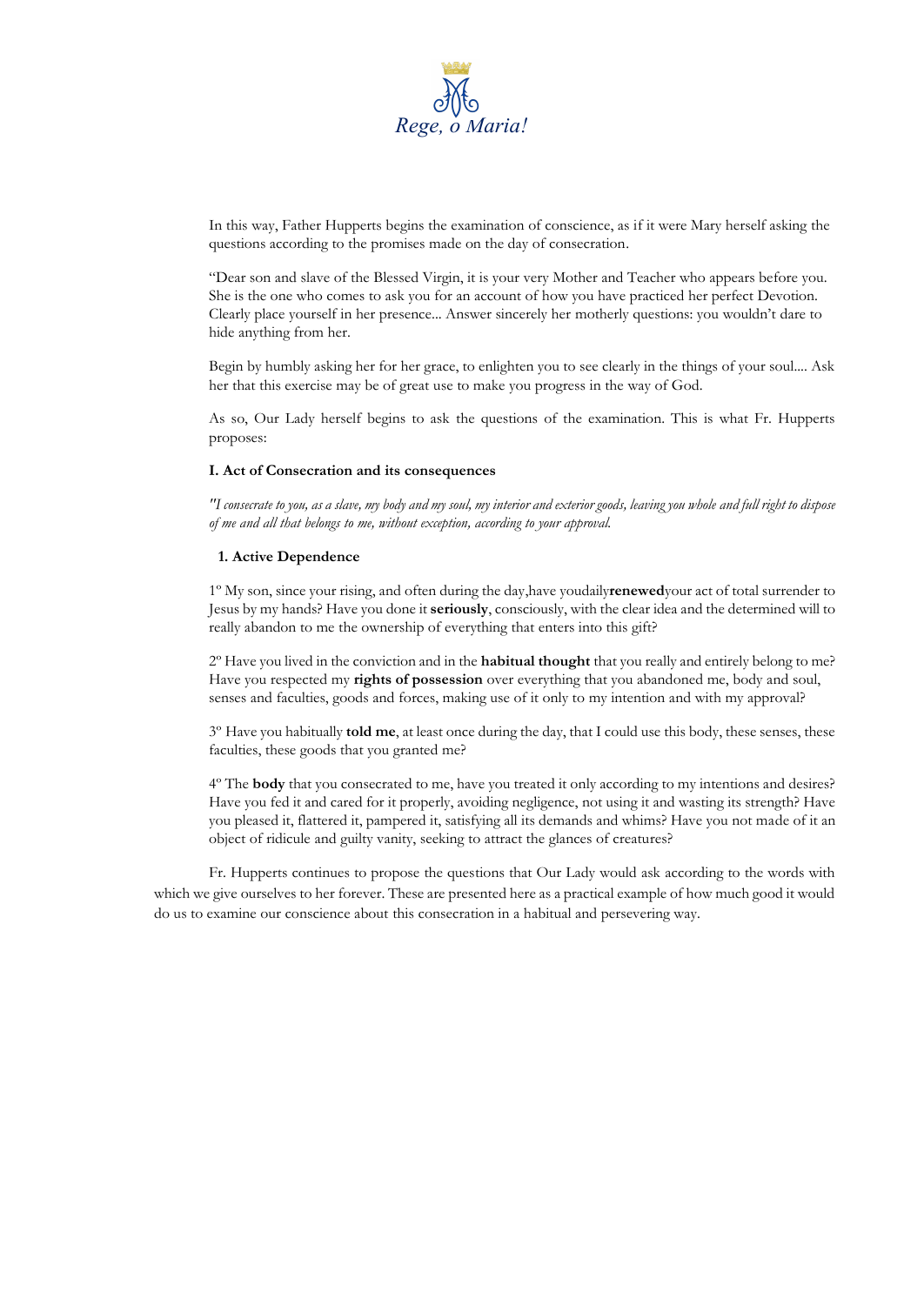

### **Conclusion**

Dear brothers and sisters:

We live in a time where it is difficult for every Christian to live his Faith. These are times when it is difficult for a religious to persevere in his vocation. But refuged under the protection that Mary gives to her slaves of love, we are sure that the fiery darts of the Evil One will not reach us (Eph 6:16). Therefore, not only without fear, but with total confidence and audacity, we launch ourselves to conquer "so that Jesus Christ will be the Lord of all that is truly human, even in the most difficult situations and under the most adverse conditions." 41

The only thing St. Louis Marie asks ofus is to strive to live it as befits such high grace:

"Chosen soul, provided you thus carefully cultivate the Tree of Life, which has been freshly plantedin your soul by the Holy Spirit, I can assure you that in a short time it will grow so tall that the birds of theair will make their home in it. It will become such a good tree that it will yield in due season the sweet andadorable Fruit of honour and grace, which is Jesus, who has always been and will always be the only fruit of Mary."<sup>42</sup>

With this promise that certainly will not leave us wanting, let us surrender our whole life to the Queen of Heaven. In order to receive her Son in our hearts, we must always beg her to reign also "in every man, in the whole man and in all the manifestations of man," beginning with our hearts, which are already their slaves of love.

*Rege o Maria!*

<sup>41</sup>*Constituciones*,n. 30. 42*El Secreto de María*, n. 78.